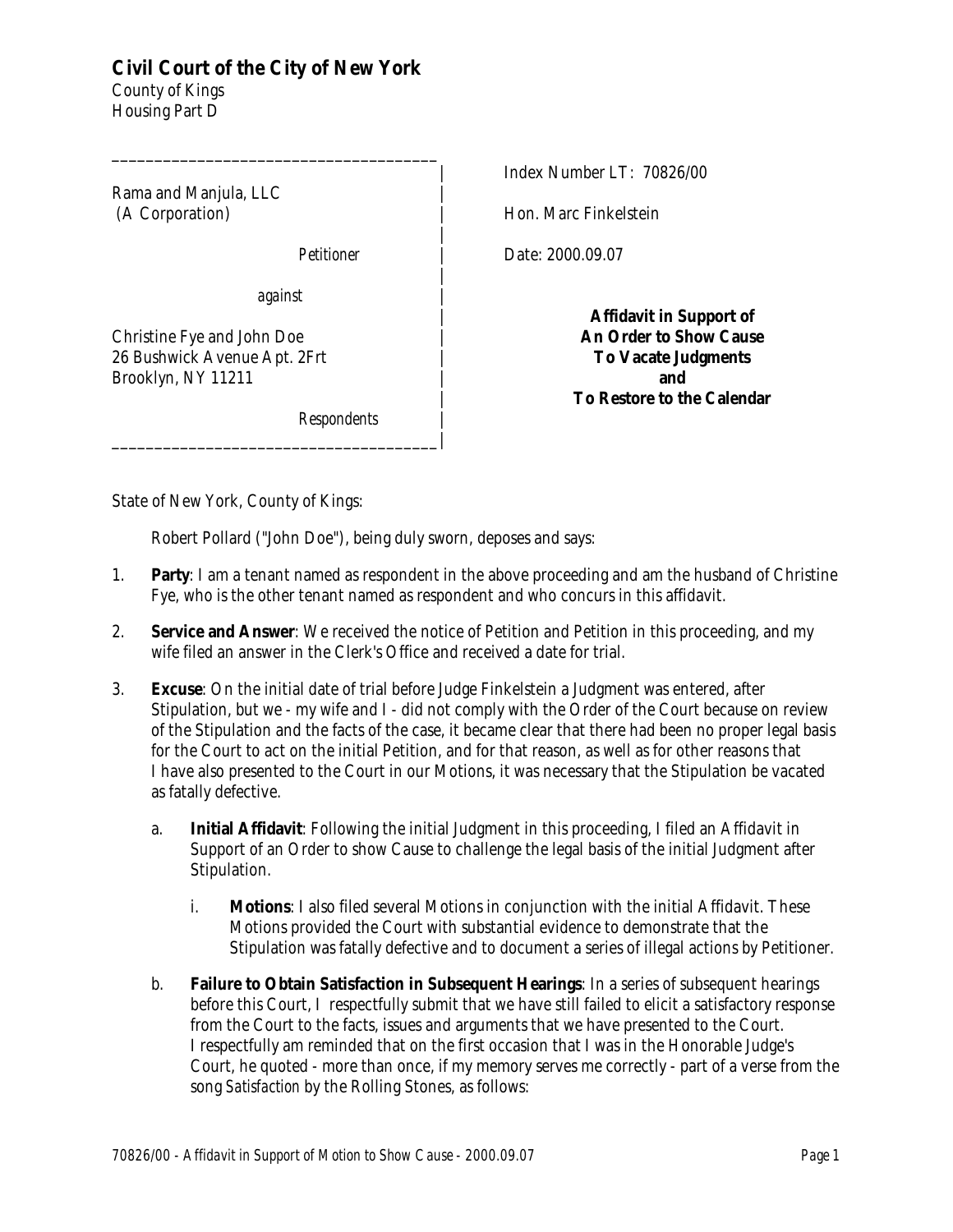*"You can't always get what you want You can't always get what you want"*

i. I would respectfully remind the Honorable Judge of the final lines of this verse and respectfully submit that we have tried, and continue to try, to achieve justice in this case, and that is what we - and this Court - need:

> *"But if you try some time, You just might find You can get what you need"*

- c. **Petitioner's Failure to Make Necessary Repairs**: Furthermore, Petitioner has still failed to make most of the repairs to the premises that were called for in the second Stipulation of Settlement. I respectfully note that the Honorable Judge made it clear during the hearing on July 5, 2000 that we would not have to make any payment until the repairs were made.
- d. **Court's Failure to Respond to Our Motions**: I respectfully submit that the Court has failed to adequately examine, address, and respond to, the substantial Motions - below - that we had properly filed in this case and served on Petitioner's attorney, and respectfully request that the Honorable Court give the substance of these Motions the thorough consideration that they deserve, and to which we believe that we are entitled.
	- i. **Motion to Vacate Stipulation of Settlement as Fatally Defective**: (hereinafter *Motion to Vacate*).
	- ii. **Motion for Recognition of John Doe's Competence to Represent Respondents as a** *pro se* **Attorney in this Case**: (hereinafter *Motion for Recognition*), and
	- iii. **Motion to Rescind Five Day Notice on the Grounds of Lack of Jurisdiction**: (hereinafter *Motion to Rescind*).
	- iv. **Motion to Permit Submission of Additional Counterclaims**: (hereinafter *Motion to Permit*).
- 4. **Defense**: I respectfully contend that we have a valid defense because:
	- a. **Good Faith Efforts to Uphold the Administration of Justice and the Law**: While I respectfully recognize that the Honorable Judge may have interpreted some of our actions as a challenge to his authority and an attempt to evade the Judgments of this Court, I respectfully submit that our intention throughout this proceeding has been - in addition to upholding what we are convinced to be our lawful rights - to uphold the administration of justice and the law in this Court, and to correct shortcomings and inadequacies of this Court so that the Court can be strengthened in its ability to serve as an effective bastion for justice and the law, and to address more effectively the substantial challenges of upholding housing law in King County, New York.
		- i. **History of Commitment to Justice and the Law**: I respectfully draw the attention of the Honorable Judge to our *Motion to Recognize* in which we provided substantial details of my history, experience and commitment to the law and outlined some of the ways in which I have taken personal responsibility - much of it on a *pro bono* basis - to develop and implement remedies to shortcomings and inadequacies in the administration of justice and the law at local, national and international levels.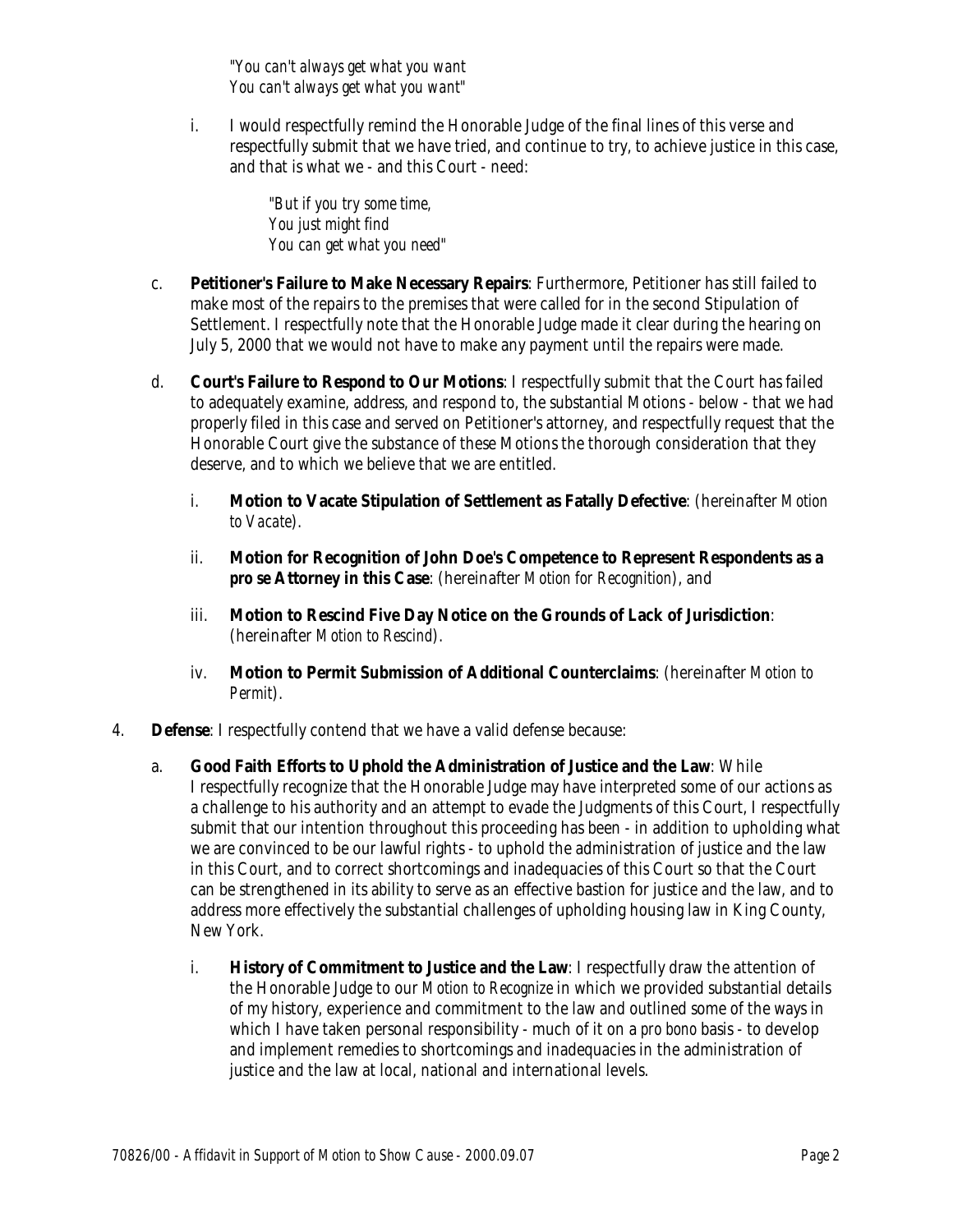- b. **Failure to Register Building as Multiple Dwelling**: Petitioner had failed to register the Building as a Multiple Dwelling from the date Petitioner purchased the building - September, 1997 - until June 23, 2000 - very shortly after we had brought the absence of registration to the attention of Petitioner in our *Motion to Vacate* and our *Motion to Rescind*
	- i. **Lack of Standing of Petitioner**: In consequence of the failure to register the building as a multiple Dwelling, Petitioner had no standing to bring a Petition for Non-Payment before the Housing Part of the Civil Court.
	- ii. **Absence of Court's Authority to Issue a Judgement**: By virtue of Petitioner's lack of standing, the Court had no proper authority to issue a Judgment in this case, and that the disclosure of Petitioner's lack of standing constitutes grounds to vacate the Judgments in this case.
- c. **Pattern of Illegal Actions by Petitioner Amounting to Contempt for the Law**: Petitioner's unlawful action in seeking to use the force of the Court to act on the Petition for Non-Payment has been compounded by a substantial set of other illegal actions. Taken together, this pattern of illegal actions by Petitioner clearly amounts to such indifference and disregard for the law that in plain language it can best be described as contempt for the law and for the legal obligations and responsibilities of a landlord. I respectfully submit that it is clear that Petitioner's Attorney has actively collaborated with Petitioner in the evasion of Petitioner's legal responsibilities and in Petitioner's indifference, disregard and contempt for the law.
	- i. **Gross Failure to Maintain Warrant of Habitability**: Petitioner has exhibited gross failure to maintain a Warrant of Habitability, as described and documented in our *Motion to Vacate*, and to date has still failed to make most of the required repairs.
	- ii. **Petitioner's Retaliatory Refusal to Renew Lease**. Petitioner's action in refusing to renew Respondent's lease was an illegal retaliation against Respondents for filing a complaint - resulting in a citation and fine against Petitioner - against Petitioner for failure to provide heat in the bitter cold in the middle of January 2000, following a persistent failure of Petitioner to provide adequate heat, despite Respondents' persistent and patient good faith efforts to request correction of the situation. (See *Motion to Vacate*, para 4 b, page 1, and paras 5 c & 5 d, pages 4-5, see also attached chronology of Petitioner's failure to provide heat and copy of the corresponding weather records from the National Weather Service at La Guardia Airport that Respondents obtained from the official World Wide Web site for the U.S. National Weather Service.
		- (1) **Precipitating Factor in this Case**: I respectfully submit that this refusal combined with Petitioner's continuing failure to provide adequate heat - was the precipitating factor in this case and led to our decision to withhold payment of rent.
	- iii. **Improper Service of Petition**: Petitioner had failed to comply with the requirements for service of Petitioner's initial complaint to Respondents, and had submitted false information to the Court concerning the service of the complaint (*Motion to Vacate*, para 4 c, page 2-3).
	- iv. **Illegal Conversion of Store and Garage**: Petitioner has illegally converted the use of the first floor store and garages into dwelling units (*Motion to Vacate*, para 4 i-iii, page 1), in violation of the Certificate of Occupancy. Petitioner's illegal conversion has been confirmed by an inspection by an officer of the Environmental Control Board of the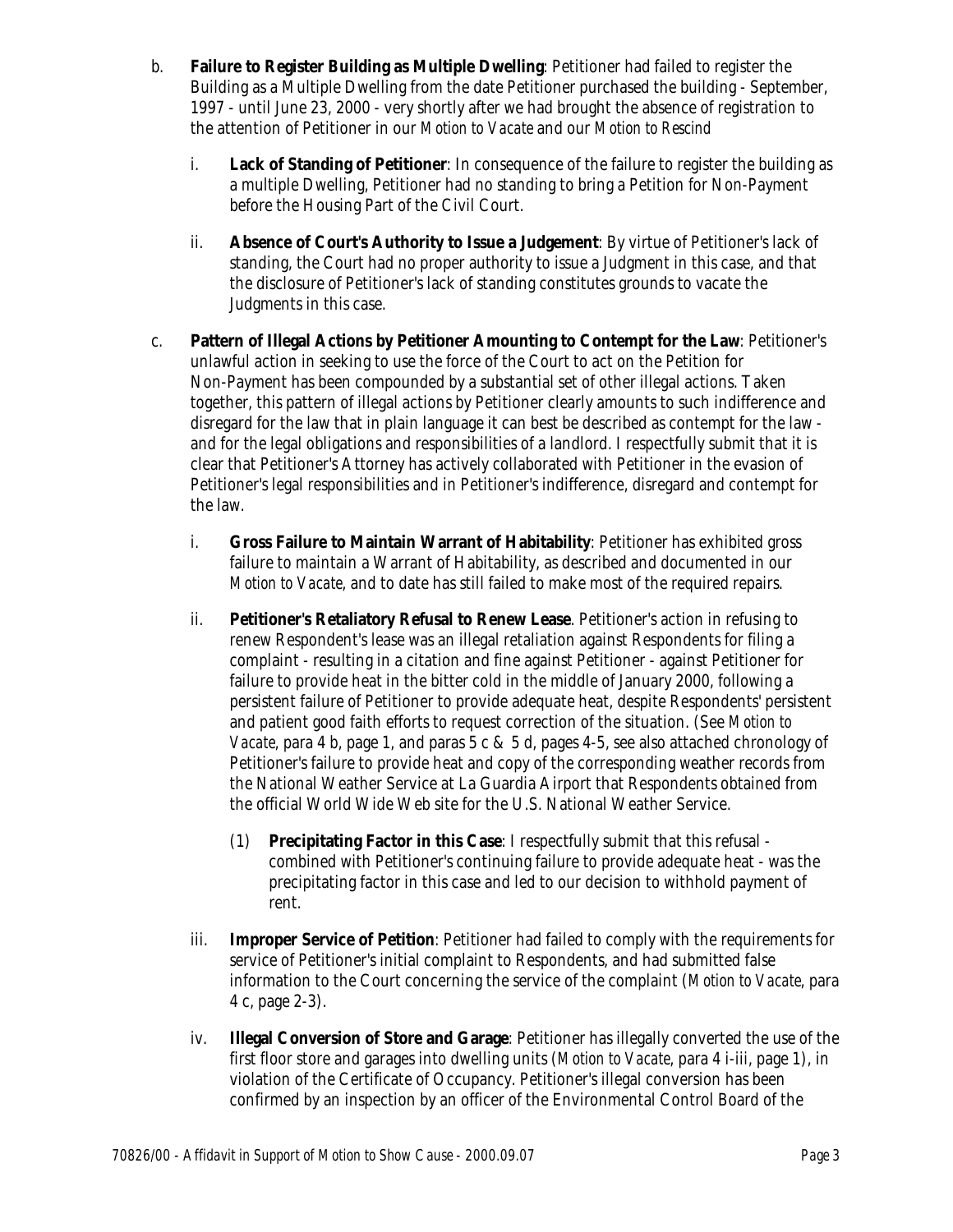Department of Buildings and the Department of Buildings has scheduled a hearing date on the illegal conversion for September 11, 2000 (See the copy of the Certificate of Occupancy (filed with *Motion to Vacate* and *Motion to Rescind*) and attachments including photographic records of the premises, copy of a Notice of Violation and Hearing from the Environmental Control Board of the Department of Buildings of the City of New York, and copy of letter from the Department of Buildings of the City of New York, stating that:

"*An inspection has been completed and the following results found: Occupancy contrary to DOB records. Garage and Store - change to living place. ... Hearing date is: 09/11/00*"

- v. **Evasion of Rent Stabilization Regulations**: Through the illegal conversion of the store and garage, Petitioner has gained all the benefits of a building with six Dwelling Units while evading the legal requirements of the Rent Stabilization Regulations of the City of New York. I respectfully submit that if Petitioner receives the benefits of the rent from six dwelling units, that Petitioner should rightfully be subject to *de facto* Rent Stabilization requirements.
- vi. **Obstruction of Justice**: In the course of this proceeding, it has become clear that Petitioner's Attorney has engaged in a pattern of obstruction of justice, through diversionary, evasive and untruthful statements before the Court - documented below and through other efforts to place substantial obstacles to our opportunity to present the full facts of the case before the Honorable Judge.
- d. **Denial of 14th Amendment Rights to Indigent Tenants not able to be Represented by an Attorney**: In the course of our participation in this proceeding, it has become clear that the administration and procedures of the Court substantially fail to satisfy the requirement on States, as required by the 14th Amendment to the U.S. Constitution that States not "deprive any person of life, liberty, or property, without due process of law; nor deny to any person within its jurisdiction the equal protection of the laws".
	- i. **Inadequacy of Resources and Facility of this Court**: It has become clear that a principal contributing factor to the Court's inability to comply with the requirements of the 14th Amendment is a direct result of the extent of the Court's caseload, combined with the allocation of inadequate resources and facilities to adequately accommodate the caseload.
		- (1) **Lack of Resources Does Not Excuse States from Requirements of the Constitution**: The Constitution does not appear to make any provision for exempting States from their obligations to uphold the requirements of the 14th Amendment.
		- (2) **Parallels with my Experience at Baltimore City Jail**: I am reminded of the fact that, during the thirteen years that I was an employee at Baltimore City Jail (see *Motion to Recognize*, para 3b, pages 3-5, for additional details) that the administration of the Jail was under the terms of a Federal Consent Decree, in which the inadequacy of the facilities and administration of the Jail due to substantial overcrowding was the major precipitating factor of the Consent Decree.
	- ii. **Deprivation of Tenancy; Tenancy as Property**: Given my understanding that property is not a "thing" but a set of legal rights, it is clear that tenancy is also rightfully construed as property, and embodies a substantial subset of the rights of ownership - and thus the Court's deprivation of our tenancy without what we contend is adequate due process of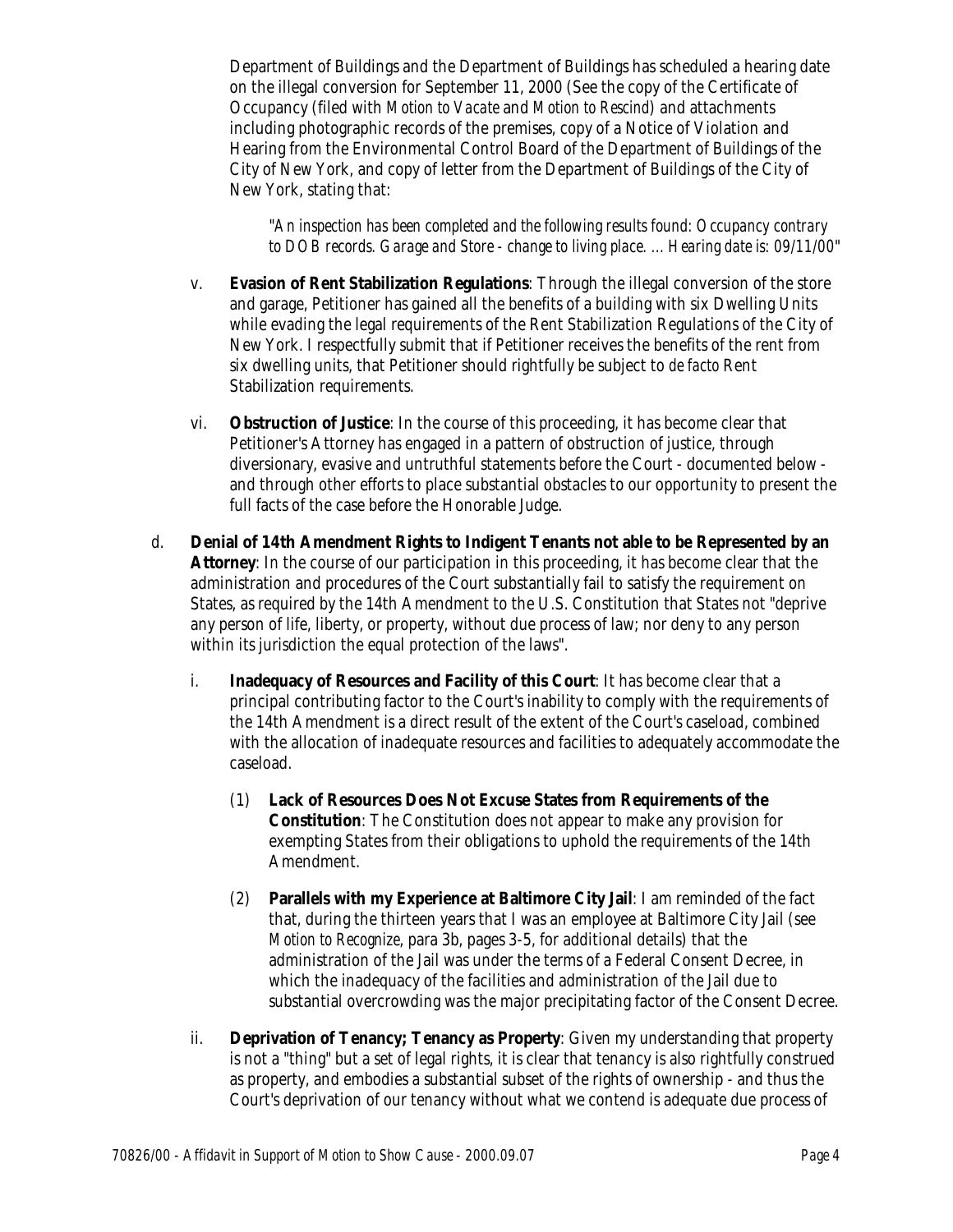law - including the rights to reasonable and timely notification of the nature of our rights and of the nature of the procedures and rules of this Court - constitutes deprivation of our property.

- iii. **Unequal Access to Reasonable Knowledge of the Rules and Procedures of this Court**: It has become clear to me - and I respectfully submit that it is self-evident - that there are two distinct classes of people who appear before the Court - those who know the rules and procedures, and those for whom the experience is not unlike being in a complex and confusing maze, and who are substantially unaware of the nature of the rules and the proceedings. I respectfully submit that this condition is clear indication of the Court's failure to uphold equal protection under the law.
- iv. **Failure to Provide Reasonable and Timely Notification to Respondents of their Rights**: I respectfully submit that the brief oral description of the procedures of the Resolution Part of this Court that the Honorable Judge makes at the beginning of each session in his Court Room does not constitute a reasonable and timely notification and fails to afford Respondents due opportunity to understand the rules and procedures of the Resolution Part of this Court, the full implications of the terms and conditions of a Stipulation of Settlement - especially the meaning and implication of conversion to a holdover proceedings - as well as of their rights to a trial and of the rules and procedures for trial - in sufficient time that Respondents may adequately prepare a defense.
- v. **Inadequacy of Standard Forms**: I respectfully submit that there are serious shortcoming in the design and use in many of the standard forms used by this Court, and I will be happy to provide both details of the shortcomings - including lack of adequate directions for use of the forms - and recommendations for proposed improvement to the forms that I have been developing in the course of my participation in these proceedings.
- vi. **Inconsistent Procedures for Submitting Attachments to Affidavit in Support of Order to Show Cause:** I have experienced substantial inconsistency in procedures on the several occasions that I have sought to submit an attachment to an Affidavit in Support of an Order to Show Cause. One time, a single copy of my attached Motions (with an accompanying Certificate of Service) was accepted; on one occasion, a single copy of an attachment was not accepted; on one occasion, four copies of an accompanying affidavit were accepted; on the next occasion, four copies of an accompanying affidavit were not accepted.
	- (1) **Affidavits not Duly Sworn**: On no occasion when submitting an Affidavit in Support of an Order to Show Cause has the Court employee accepting the Affidavit required that I be duly sworn and I have not observed that any other Respondnts filing such Affidavits were required to be duly sworn.
- vii. **Inadequacy of Court's Information System**: As documented in our *Motion to Vacate* and *Motion for Recognition*, I have observed that there are substantial shortcomings and inadequacies in this Court's computerized information system that, *inter alia*, substantially inhibit timely and reliable access to relevant information concerning cases before this Court. I am also happy to present to the Court some specific remedies including the effective use of a World Wide Web site - that I have also been designing and developing in response to the existing shortcomings and inadequacies.
- e. **Respondents' Submission to an Unjust Stipulation in the Face of Threats of Immediate Eviction**. In respect of our challenge to the Stipulation of Settlement on July 5, 2000,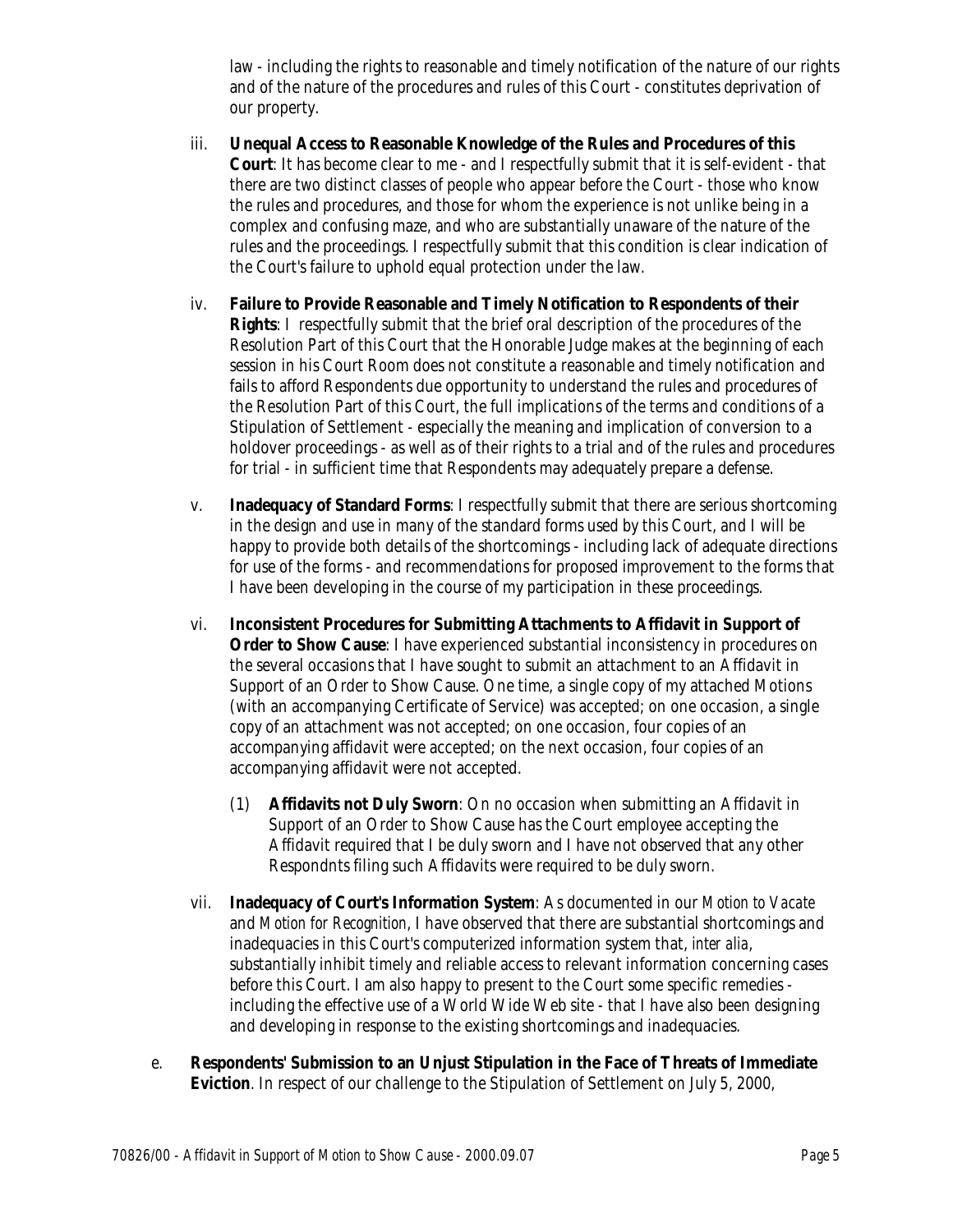I respectfully submit that we had submitted to the stipulation in the context of a hearing in which:

- i. **Failure to Provide Effective Opportunity to Consider Our Arguments and Evidence**: The Honorable Court had failed to afford us an effective opportunity to bring forward the substantial and weighty arguments and evidence that we had properly submitted to this Honorable Court, and to have the full facts of the case heard.
- ii. **Impatience and Threat of Immediate Eviction**: The Honorable Judge had adopted a prejudicial attitude - precipitated by his impatience - towards us that culminated in threats of immediate orders of eviction if we refused to accept a Settlement of Stipulation on terms that failed to address many of the key issues in the case:

"*In 60 seconds I am going to deny your motion, and you can move out right away, because you are not really doing this in a fair way, and I have run out of patience.*" 1

iii. **Second Threat of Immediate Eviction**: The initial threat of immediate eviction was followed shortly afterwards by a second threat:

> "*If you don't want to agree that's fine, I will make my ruling on whether this stipulation applies. If it does, then I am going to deny the motion outright, so you can be evicted immediately*."

- iv. **No Reasonable Choice but to Sign Stipulation**: Faced with these threats, with a very clear indication that the Honorable Judge had become unwilling to provide us with an opportunity to present any more of our principal objections to the original stipulation, and with the recognition that the Honorable Judge would be making a ruling that would fail to be based on many of the key facts in the case - as they had not been heard by the Honorable Judge - and with what we humbly contend had evolved into a prejudicial attitude of the Honorable Judge, I respectfully contend that we had no reasonable choice but to enter into the stipulation.
	- (1) **Need to Vacate Second Stipulation**: I therefore respectfully submit that the Stipulation of July 5 should be vacated on the grounds that it was coerced and that the Court had failed to consider with due diligence the documentation and evidence that we had provided in the Motions we had filed.

<sup>&</sup>lt;sup>1</sup> This quote and the others that follow are from our unofficial transcript of the tape of the Court hearing on July 5. Respondents note that due to inaccurate information provided by the Court as to the tape number, and subsequent delays in receiving the correct information after the August 7 hearing, Respondents were not able to listen to the tape until Monday, August 14, and were only permitted to listen to the tape for one hour.

We have made a transcript of the audible sections of the recording, based on a copy of the tape recorded onto our personal micro-cassette recorder - having been denied the opportunity to use the tape duplicating facilities of the Court's cassette tape player that would have allowed us to have access to a clearer copy of the recording.

We would respectfully like to draw the Court's attention to the inadequacy of the Honorable Court's recording facilities, which result in many of the statements of the parties to the case being inaudible, and recommend that this Honorable Court to ensure that the recording of proceedings before this Honorable Court is enhanced through more effective use and or placement of the microphones that are on the tables in the Court Room for the parties.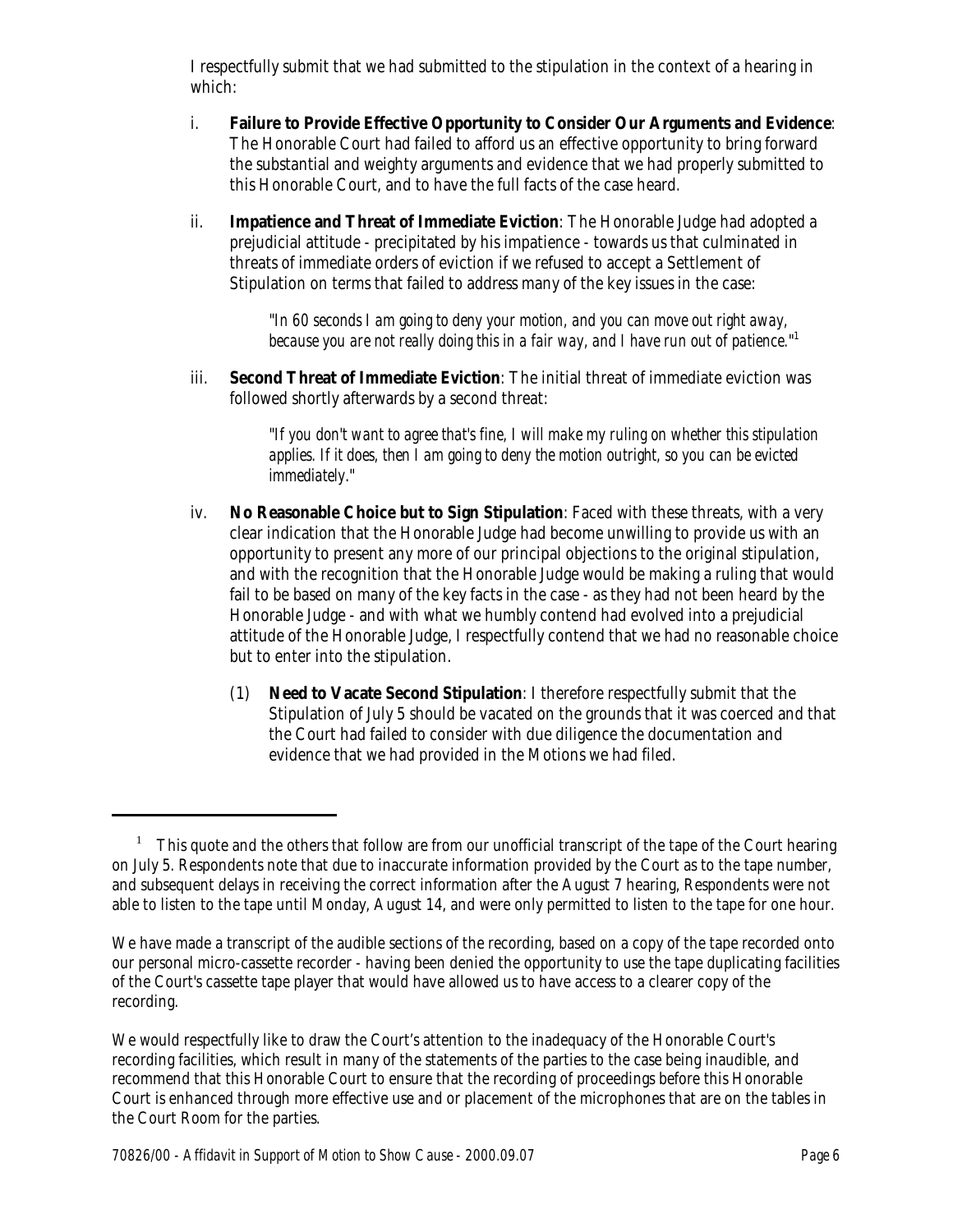- f. **Our Inability to Present the Full Facts of the Case on July 5, 2000**. I respectfully submit that when this case was heard on July 5, 2000, we were not able to present the full facts of the case to this Honorable Court.
	- i. **Failure to Request an Adjournment**. I concede that I may have erred in not asking for an adjournment when the Honorable Judge revealed - at a very early point in the hearing - that he had not examined our Motions, when he said:

"*Rather than my sitting here and reading all this over ... Why don't you summarize what your problems with this case are?*"

- (1) **My Effort to Summarize the Problems**. I acknowledge that I may have erred in their response to this request from the Honorable Judge by beginning to describe the precipitating factor in the case - namely, Petitioner's retaliatory refusal to renew our lease - rather than by presenting an overview of the entire pattern of Petitioner's illegal conduct. An examination of the tape recording of the July 5 hearing shows that we were not afforded any subsequent opportunity to present the whole picture of the case as the Honorable Judge had immediately focused on the question as to why Christine Fye had signed the initial Stipulation, and I was unable to find an opportunity to complete my summary of the problems with the case.
- (2) **Thorough Preparation of Written Motions, Evidence and Documentation**. I had spent many long days and nights in preparing the Motions we had filed and the documentation of Petitioner's illegal actions and conduct in this case including failure to maintain a warrant of habitability - and in researching relevant aspects of the law. We had provided comprehensive and detailed documentation of many of the illegal actions of Petitioner (*Motion to Vacate*, paras 3 and 4, pages 1- 3), of Petitioner's failure to maintain a warrant of habitability (*Motion to Vacate*, para 5, pages 3-6), and of shortcomings in this Honorable Court's computerized information system (*Motion to Vacate*, para 5, pages 6-7 and paras 12 & 13, pages 9-10; and *Motion for Recognition*, para 2 d, page 2)
- (3) **Our Expectation that Our Motions Would Have Been Reviewed by the Court**. When we appeared in Court on July 5, 2000, it was with the expectation that our four Motions would have been examined by the Honorable Court. In light of the extent, specificity and details of the problems that we had raised concerning the case - the fact that there had been no prior examination of Respondents' contentions placed us at a disadvantage that we had not anticipated.
	- (a) **Source of My Frustration and Judge's Impatience**. I respectfully contend that the lack of opportunity to have the full facts of their case heard was a significant source of frustration for us, and was the principal reason that I had persisted - unsuccessfully - in seeking to bring out these facts, frequently prefacing my remarks with "But ..." a pattern that led to the growing impatience of the Honorable Judge.
- (4) **Our Perception of the Fairness on the Honorable Judge**. However, we had been impressed by the fair way in which the Honorable Judge had treated the cases before him, and we had no reason to expect that he would act any differently toward them.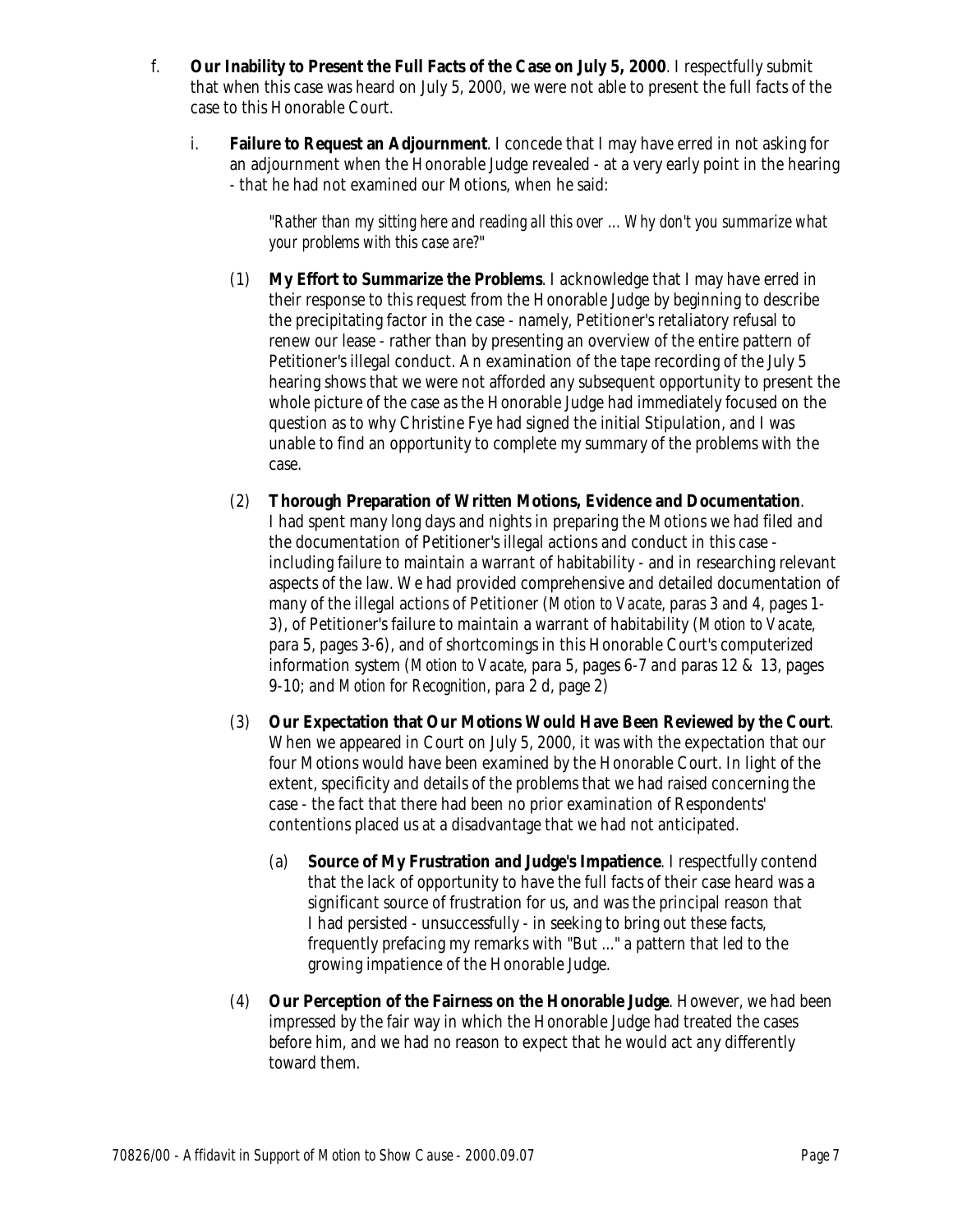- (5) **Our Conference with Court Attorney**. Furthermore, our confidence in just treatment of our arguments had been strengthened as a result of a brief conference that we had held with Court Attorney Meryl Strassner - at the initiative of Petitioner's attorney, at which Ms. Strassner clearly indicated her agreement with our contention on the issue of jurisdiction.
- ii. **Burdens of Responsibility**. I acknowledge that in the hearing on this case on August 7, 2000, we had sought to place the primary burden of responsibility for this failure on the Honorable Judge, and had failed at that time to appreciate or acknowledge the additional contributing role of Petitioner's attorney, of our lack of training, skill and experience in adversarial Courtroom strategy, or of the extent of the burdens faced by the Honorable Judge.
	- (1) **Our Review of the Tape Recording of July 5 Hearing**. However, after our review of the audible sections of the tape recording of the hearing of July 5, 2000, we now recognize more clearly two factors that contributed to the Honorable Judge's frustration and impatience with our statements:
	- (2) **Diversionary, Evasive and Untruthful Statements by Petitioner's attorney**. I respectfully contend that Petitioner's attorney had been successful - through a series of diversionary, evasive and untruthful statements - in undermining our efforts to present the true facts of the case before the Honorable Court, and in diverting the attention of the Honorable Judge from the true facts of the case.
	- (3) **Our Unfamiliarity with, and Lack of Experience and Training in, Adversarial Courtroom Strategy**. As tenants proceeding on a *pro se* basis, I acknowledge our lack of training and experience in adversarial Courtroom strategy and tactics, and respectfully contend that this was a significant factor in my inability to present the facts of the case, in the context both of the tactics of Petitioner's attorney and of having been thrown off balance by my discovery that the Honorable Judge had not examined the Motions we had filed.
	- (4) **Extent of Burdens on the Court**: During one of the most recent occasions I was in the Court, the Honorable Judge had made reference to the fact that this Court has a caseload of over 400,000 cases per year. It is clear that the magnitude of this annual caseload is the source of major burdens on this Court - and on each of the Honorable Judges - and that this burden must inevitably undermine the task of doing justice to each of the cases in a facility that was clearly not designed with the capacity to accommodate such a caseload.
		- (a) **Lack of Time for Adequate Review** In particular, it appears clear that the extent of the caseload faced by the Honorable Judge was the primary reason that he had not had the opportunity to review the nature and details of the contentions and arguments that we had presented to the Court concerning the facts and issues of law that we had presented in our Motions.
- iii. **Honorable Judge's Defense of Petitioner's Attorney**. The Honorable Judge vigorously defended the reputation of Petitioner's attorney, taking strong exception to Christine Fye' statements describing the conduct of Petitioner's attorney and asserting that she had called Petitioner's attorney a liar:

"*Ok. I will tell you categorically that you just told an absolute disgusting lie. This gentlemen is not an aggressive - whatever word you want to use. He is one of the calmer*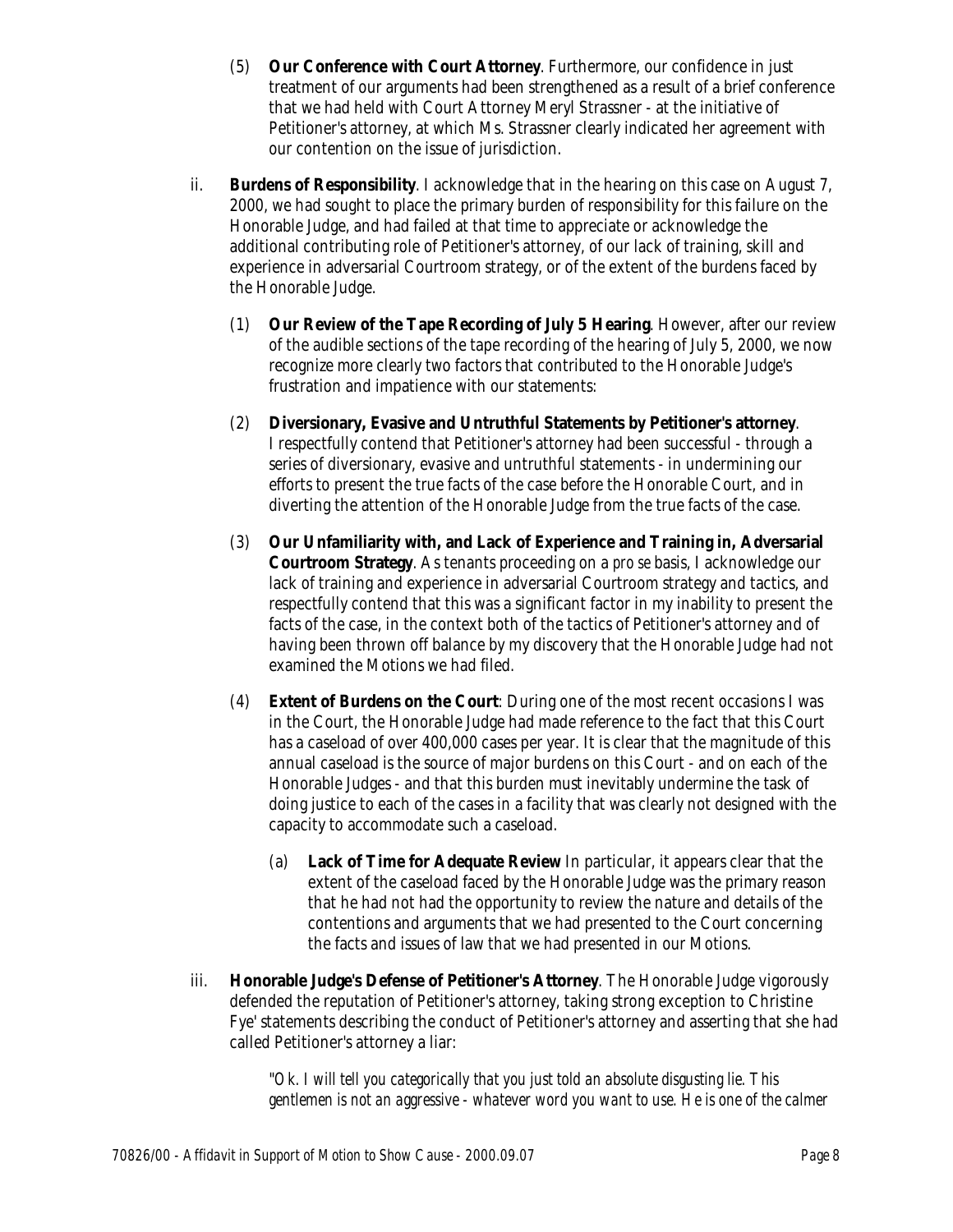*landlords' attorneys that I have seen. I don't agree with what you said, I think it is really unfair for you to say that. You know what, if I was him sitting there, I would have jumped up fifteen times already and got really upset. He has been quiet the whole time. I would have said "What do you mean by calling him Savage?" I mean you did it a second time, when you knew that was wrong and then you said he is a liar. [inaudible] but he is the one who is terrible. He has been called a liar, and Mr. Savage twice and you knew that was wrong. And then you said he was a liar ... But he's the one that's been an aggressive and obnoxious lawyer. That's pretty amazing. [inaudible] happening. That is not what is happening.*"

- (1) **Forms of Aggressive Behavior**. I humbly submit that there are many forms of aggressive behavior, and that superficial appearances of calm and polite behavior can serve as a effective mask for very forceful behavior - as exemplified by the phrase "iron fist in a velvet glove".
- iv. **Judge's Defense of an Attorney**. The Honorable Judge continued in his passionate defense of Petitioner's attorney to say:

"*Oh but I know him better than you. You know him from one case. I know him from dozens of cases. I have never seen one instance where he talked over somebody, where he was obnoxious, where he was pushy.*"

- (1) **Different Demeanor and Attitudes of an Attorney**. However, I respectfully submit that the Honorable Judge apparently did not consider the possibility that an attorney could possibly present a different demeanor and attitude towards a presiding Judge than he or she does towards a *pro se* tenant in informal negotiations. Neither did the Honorable Judge appear to entertain the possibility that the polite and apparently respectful demeanor of an attorney towards a presiding Judge might serve to conceal other, less worthy, traits.
- (2) **Judge's Lack of Knowledge of Respondents**: I also respectfully submit that the Honorable Judge does not know us, the Respondents, well, having only had the occasion to interact with us in the trying conditions of a complex case in which we have been seeking - to the best of our ability - to defend our home against a substantial series of illegal actions by Petitioner, and without having had the time to review the thoroughly prepared documentation we had submitted, or without the opportunity to observe us in our normal habitat.
- v. **Diversionary, Evasive and Untruthful Statements by Petitioner's Attorney and by Petitioner**. I further respectfully contend that Petitioner's attorney made a number of specific false and/or evasive statements to the Court on July 5. Specifically, Petitioner's attorney stated:

"*I don't think they are alleging that it is an illegal multiple [dwelling]*"

(1) **Full Knowledge of Allegations**. I respectfully submit that Petitioner's attorney knew full well that we had clearly contended that the building was illegal - both in the sense of not being registered as a Multiple Dwelling and in violation of the Certificate of Occupancy for the building. both from two of the Motions that we had filed and on the basis of several conversations that I had held with Petitioner's Attorney - one of which was in the presence and office of Court Attorney Meryl Strassner.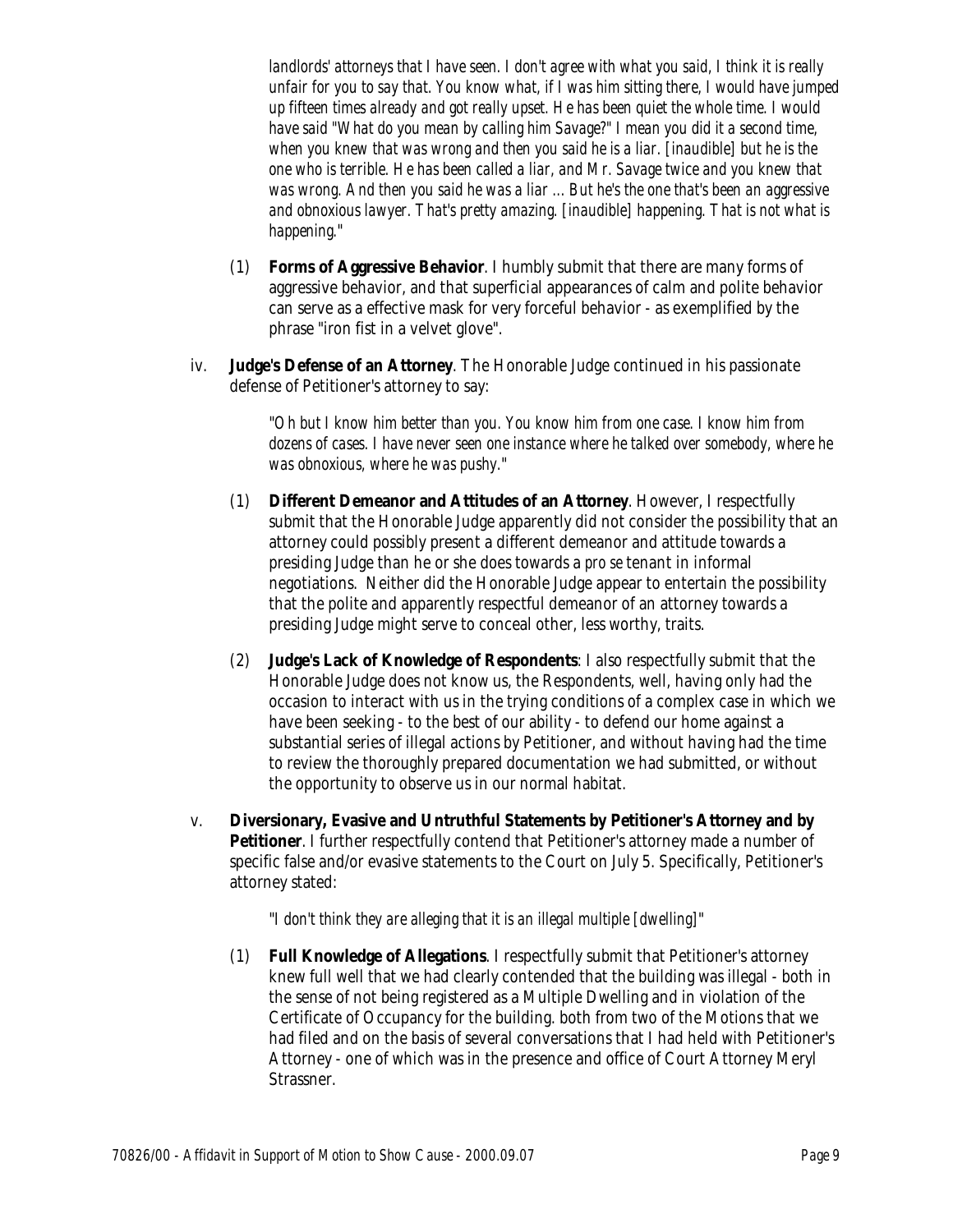(2) **Direct Questions on Illegal Building**. I respectfully note that the tape recording of the July 5 hearing shows that the Honorable Judge went on to ask two direct questions of Petitioner's attorney:

> "*One is: is it illegal in the sense of it being it being a two family house being used as three four or five? And that is as bad as you can get."* (emphasis added)

"*Second question: is it a multiple dwelling that is not registered as a multiple dwelling?*"

(3) **Evasive Answer of Attorney**. I respectfully note that Petitioner's attorney succeeded in avoiding the first question, responding to the second question as follows:

"*At this point it we are not sure whether it was at the time*."

- (a) **Full Knowledge of Status of Registration**. However, I contend that Petitioner's Attorney knew full well from our *Motion to Vacate* and *Motion to Rescind* and from several negotiations with me that the building had not been registered as a Multiple Dwelling since Petitioner purchased the building, and that it had not been registered until June 23 - after we had drawn attention to the absence of registration in our *Motion to Vacate* - served on June 17 and our *Motion to Rescind* - served on June 22.
- (4) **Untruthful Response of Attorney**. Petitioner's attorney subsequently stated, in response to the Honorable Judge's question as to the prior registration:

"*We are under the impression and are still under the impression that it was registered*"

- (a) **Full Knowledge of the Truth**. Again, I respectfully submit that Petitioner's attorney knew full well that was not the truth.
- vi. **Judge's Annoyance at My Concern with the Rights of Tenants**. The Honorable Judge took vigorous exception to my insistence on our rights as tenants, stating angrily to me:

"*You know how many tens of thousands of tenants I have represented in my whole life. Stop lecturing to me about the rights of tenants; I know the rights of tenants sir. I got to this position even though I only represented tenants, because I am supposed to be fair.*"

- (1) **Question as to** *Pro Se* **Representation**. I respectfully question, however, whether the Honorable Judge was ever in a position of representing himself in this Honorable Court as an indigent tenant on a *pro se* basis, without the benefit of formal legal training.
- (2) **Different Between** *Pro Se* **and Attorney**. I respectfully submit that to represent oneself on a *pro se* basis is to face a very different situation than when one represent tenants as an attorney - particularly in terms of access to knowledge of the rules, procedures and language of this Honorable Court.
- (3) **Reputation of Respondent**. I humbly submit that I have got to the positions that I occupy or have occupied - some of which are cited in our *Motion for Recognition* (para 3, pages 3-8) - as a result of a widely-held reputation at local, national and international levels that I have acquired for rigor in the compilation, organization,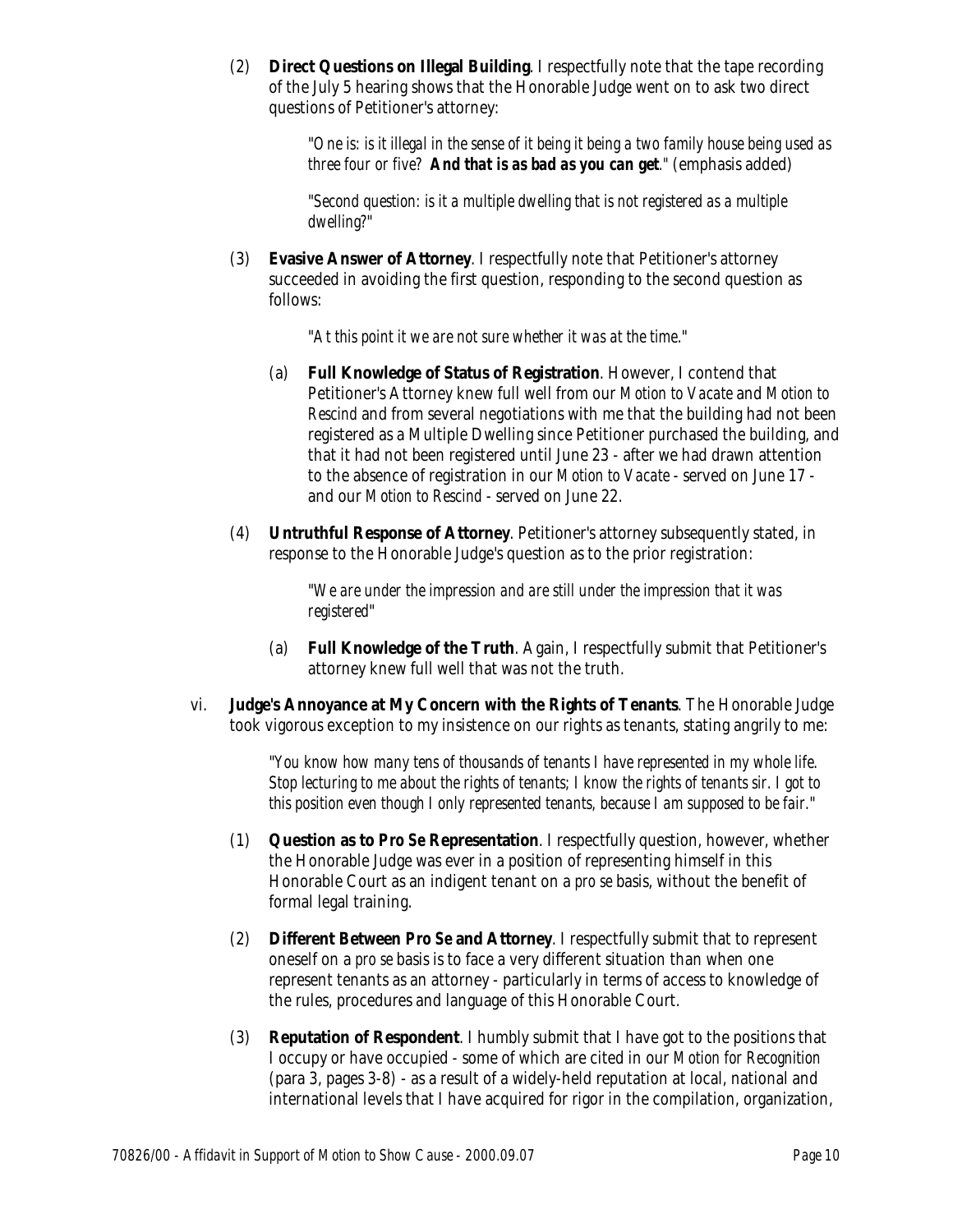management and presentation of information, as well as for my rigorous concern for and insistence on upholding due process in decision-making, and in upholding rights of access to information and the law.

vii. **Prejudicial Prediction**. I also humbly submit that the Honorable Judge demonstrated that he had become prejudiced against my testimony by the following statement - made towards the end of the first occasion on July 5 when the case was being heard:

> "*And now I am going to predict. I know what is happening right now. She just said something. Watch. you are going to contradict your own wife. Because she just said everything is fine with the time, everything is fine with the money. Just give me four repairs. And instead of your saying ok, you are going to say something. What are you going to say? 'But, but, I think, er, under the United Nations Convention on Landlords they should have to do something else.'*"

- (1) **Knowledge or Interpretation**. I respectfully submit that the Honorable Judge did not "know" what was happening, but that he had arrived at an unwarranted and inadequately considered interpretation as to what was happening. Had the Honorable Judge taken the time to examine our Motions, he would have been aware that several of our key contentions had still not been addressed.
- (2) **Nature of Our Agreement**. I respectfully submit that my wife and I had been clear as to our agreement as to the contention of the importance of the issue of the lack of jurisdiction and of Petitioner's other illegal activities, and that I was being true to that agreement - and to my wife - in my unwillingness to accept an unjust settlement of the case.
- (3) **Basis in New York Law**. Furthermore, I respectfully note that our primary contentions - Petitioner's retaliatory refusal to renew Respondents' lease, the lack of Petitioner's right to use the Court deriving from Petitioner's failure to register the building as a Multiple Dwelling, Petitioner's illegal conversion of the ground floor units of the building into dwelling units, and Petitioner's failure to maintain a warrant of habitability - are all firmly grounded in laws of the State and/or City of New York.
- (4) **United Nations, Freshwater and Energy**. Secondly, I respectfully submit that had the Honorable Judge examined our Motions, he would have been aware that our introduction of the Agenda 21 agreement from the 1992 Earth Summit and the Habitat Agenda from the 1996 United Nations Conference on Human Settlements was principally in reference to the heating and hot water systems of the premises systems that are exceptionally wasteful of finite freshwater and energy resources.
	- (a) **Commitment to Responsible Use of Earth's Resources**. I respectfully submit that for more than fourteen years, I have been led by a deep and abiding concern for the natural environment - including particular concerns for freshwater and energy - and for the adoption of practices and procedures that, *inter alia*, redress the wasteful and irresponsible use of the Earth's resources. In particular, I respectfully submit that for the past eleven years my concern for the natural environment - combined with a concern for justice and peace - through my, largely *pro bono*, work at the United Nations has been the primary commitment of my life.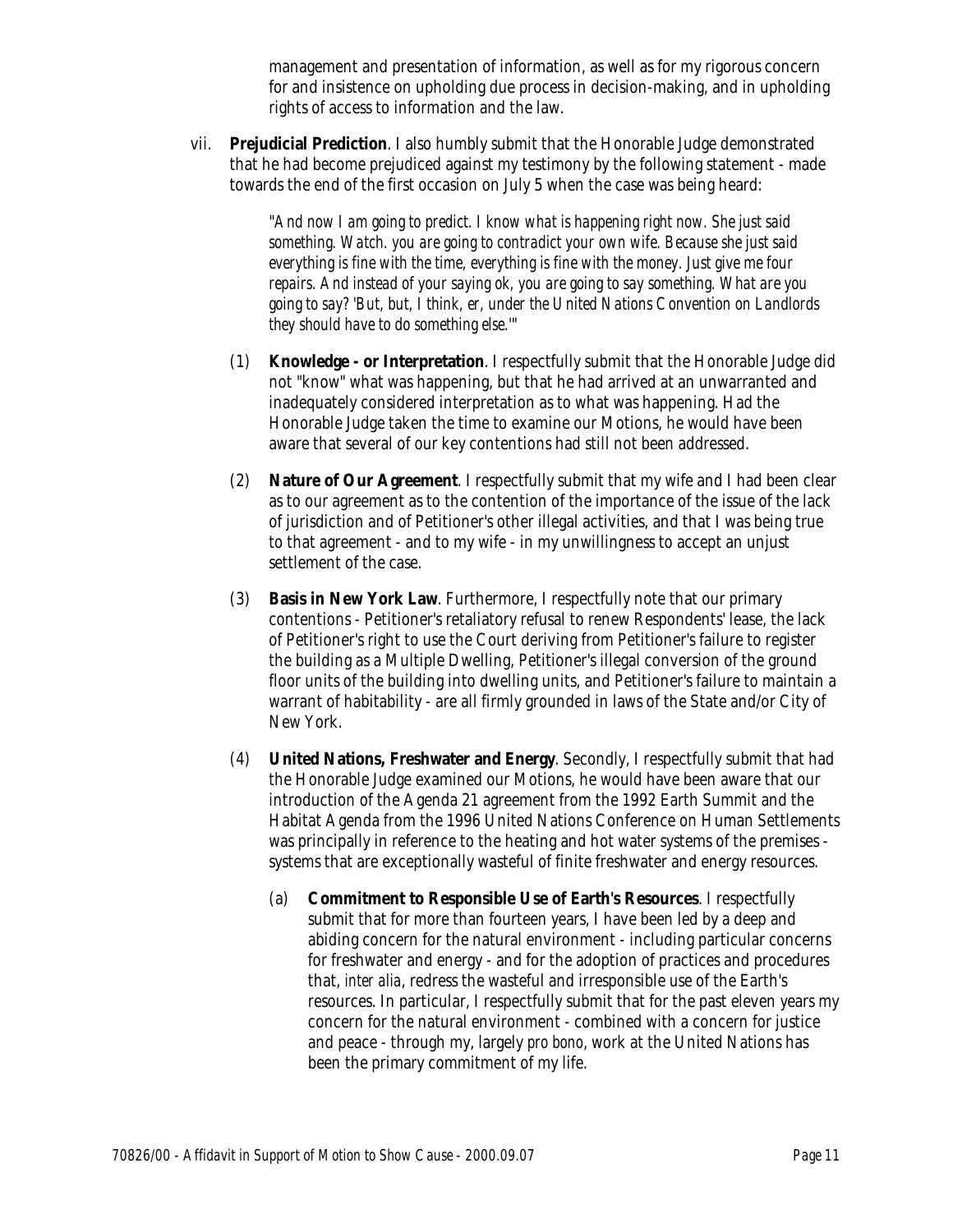- g. **Necessity to Vacate Stipulations of May 19 and July 5, 2000**. I respectfully submit that the two Stipulations of Settlement in this case are fatally defective, and that they must be vacated in order to enable a just and equitable resolution of this case.
	- i. **Conditions of Signing Stipulation**. I respectfully submit that throughout the hearing on July 5, 2000, the Honorable Judge, and Petitioner's Attorney repeatedly made reference to Christine Fye having "willingly" signed the initial Stipulation of Settlement. However, I respectfully submit that no adequate opportunity was afforded to examine - from an impartial perspective - the conditions under which Christine Fye submitted to the Stipulation.
	- ii. **Lack of Awareness that Petitioner had no Right**. In particular, I respectfully contend that no adequate opportunity was provided for consideration of the simple truth that the principal reason that Christine Fye felt any compulsion - at the insistence of Petitioner's attorney - to sign the Stipulation on May 19 was that she had not been aware that Petitioner had no legal right to seek redress in this Honorable Court - as a result of Petitioner's failure to register the building as a Multiple Dwelling Unit, and that she believed Petitioner's arguments that we would be unable to obtain satisfactory resolution from this Honorable Court of our complaints about Petitioner's actions.
		- (1) **Signature Prior to Judgment**. I respectfully note that by the time Respondent Christine Fye did appear before the Honorable Judge on May 19, she had already been persuaded by Petitioner's attorney to sign the Stipulation.
		- (2) **Unsound Practice**. I respectfully submit that the practice in this Honorable Court by which parties sign a Stipulation **before** the Honorable Judge reviews the Stipulation is an unsound practice, and places Respondents who have signed a Stipulation against their better judgment at a decided moral and psychological disadvantage.
	- iii. **Right to Renew Lease**. I respectfully submit that we have not wanted to give up our right to maintain our tenancy of the apartment, indeed, we continue to insist that the precipitating issue in this case was Petitioner's illegal retaliatory refusal to renew our lease, and intend to insist on the renewal of our lease as part of a true and just settlement of this case.
- h. **Judge's Acknowledgment that Petitioner's Case Should Have Been Dismissed**. I respectfully note that the Honorable Judge clearly acknowledged the essential validity of our contention that Petitioner had no right to make use of this Honorable Court to pursue their claims when he stated:

"*If she had raised it [the lack of registration] at the time, clearly it would have to have been dismissed.*"

i. **Significance of Illegal Conversions**. Furthermore, the Honorable Judge also clearly acknowledged the significance of our contention that Petitioner has illegally converted the first floor store and garage into dwelling units in his statement that:

> "*One is: is it illegal in the sense of it being it being a two family house being used as three four or five? And that is as bad as you can get."* (emphasis added)

(1) **Failure to Examine**. I respectfully note that the Honorable Judge had failed to examine our contention that the building was - and still is - being operated in violation of the Certificate of Occupancy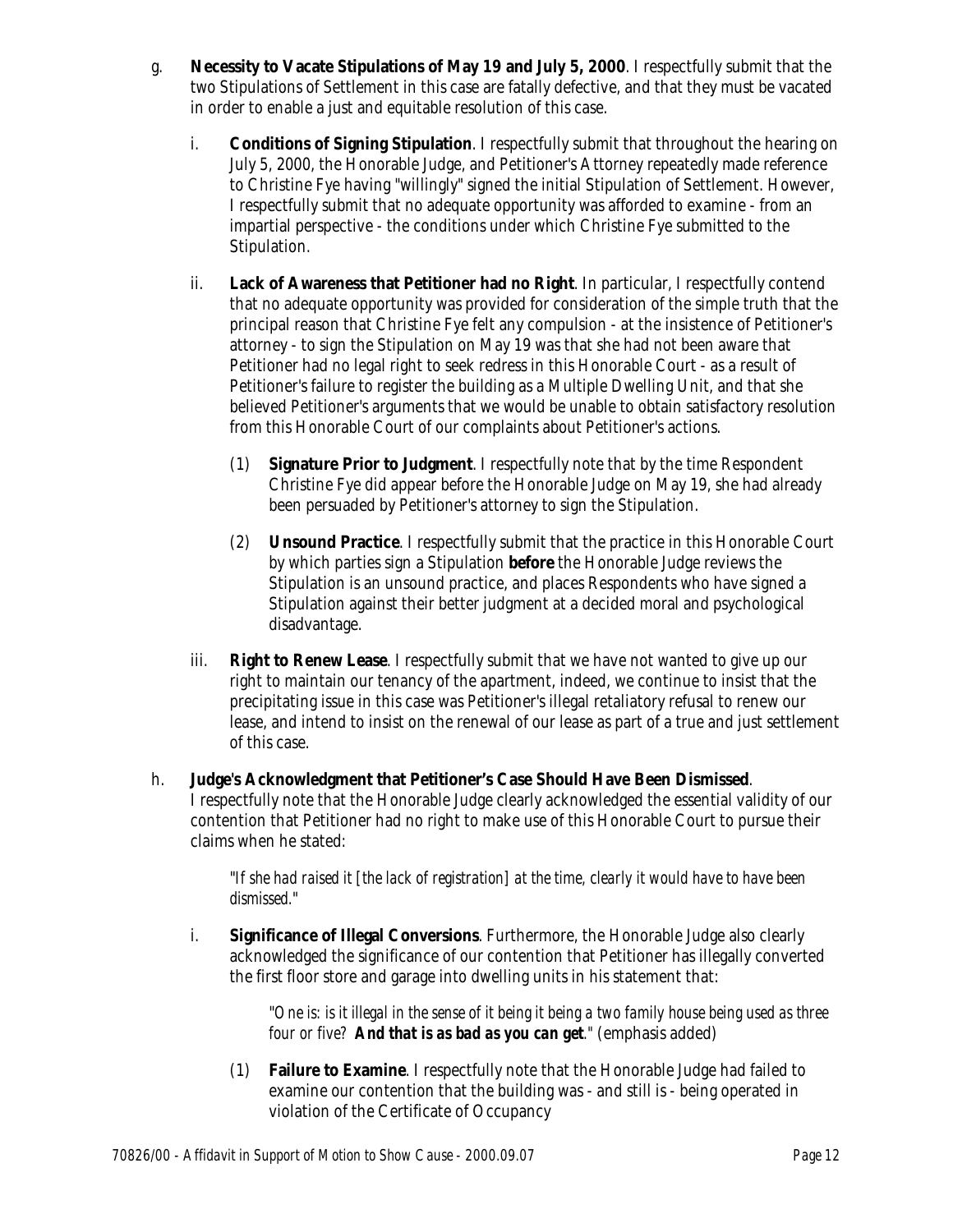- (a) **Subsequent Determination of Illegal Conversions**. I respectfully submit that subsequent to the July 5 hearing an Inspector of the Environmental Control Board of the Department of Buildings of the City of New York determined - on July 27, 2000 - that occupancy of the building is in violation of the Certificate of Occupancy and a Hearing has been scheduled for September 11, 2000 (documentation attached).
- (2) **Worse Case Scenario**. I further respectfully submit that the presence of illegal conversions alone is not "*as bad as you can get*", in that it is surely significantly worse if Petitioner's illegal activity in respect of the Certificate of Occupancy has been compounded with a series of other illegal actions by Petitioner, including retaliatory refusal to renew Respondents' lease, failure to register the premises as a Multiple Dwelling, improper service, and gross failure to maintain a warrant of habitability.
- ii. **Inherently Invalid Agreement**. I respectfully contend that any stipulation entered into in the absence of the jurisdiction of the Court - and hence on the basis of improper use of the force of the Court - is inherently invalid as a contract or agreement and must be vacated if challenged.
	- (1) **Not Willingness but Surrender to Illegal Force**. I respectfully submit that a stipulation entered into under such circumstances has clearly been entered into on the basis of false premises - and that a superficial appearance of willingness must properly be recognized for what it was, namely surrender to an illegal use of a force that one has not had the power, skill or knowledge to resist.
	- (2) **Need for Decisive Case Law**. I respectfully submit that if there is not yet any case law that upholds this principle, the Honorable Judge now has the opportunity to correct such an absence of case law by issuing a clear decision to Vacate a Stipulation of Settlement in a case where the Petitioner has failed to register the building as a Multiple Dwelling.
- 5. **Request**: I request that the Court take the following actions to provide a lawful and just remedy in this proceeding:
	- a. **Vacate Stipulations of Settlement**: For the reasons cited above, I respectfully request that the Honorable Judge vacate both Stipulations of Settlement in this case.
	- b. **Dismiss Petitioner's Claims**: I also request that Petitioner's claims be dismissed, on the grounds that Petitioner had no right to use this Court to pursue his initial Petition.
	- c. **Require Petitioner to Withdraw Refusal to Allow us to Renew our Lease**: I respectfully request that Petitioner be required to withdraw the retaliatory refusal to renew our lease
	- d. **Require Petitioner to Establish and Maintain Warrant of Habitability**: Petitioner has still failed to establish a Warrant of Habitability, and to date has demonstrated a combination of indifference and - I respectfully submit - lack of competence to providing a Warrant of Habitability, and that the Judgment in this case require Petitioner to make good the failure to maintain a Warrant of Habitability.
	- e. **Issue a Remedial and Punitive Judgment Against Petitioner**: I also respectfully request that the Honorable Judge issue a remedial and punitive judgment against Petitioner - in recognition of the substantial burden that Petitioner has created for us and in response to Petitioner's consistent pattern of illegal actions and indifference and disregard for the law -